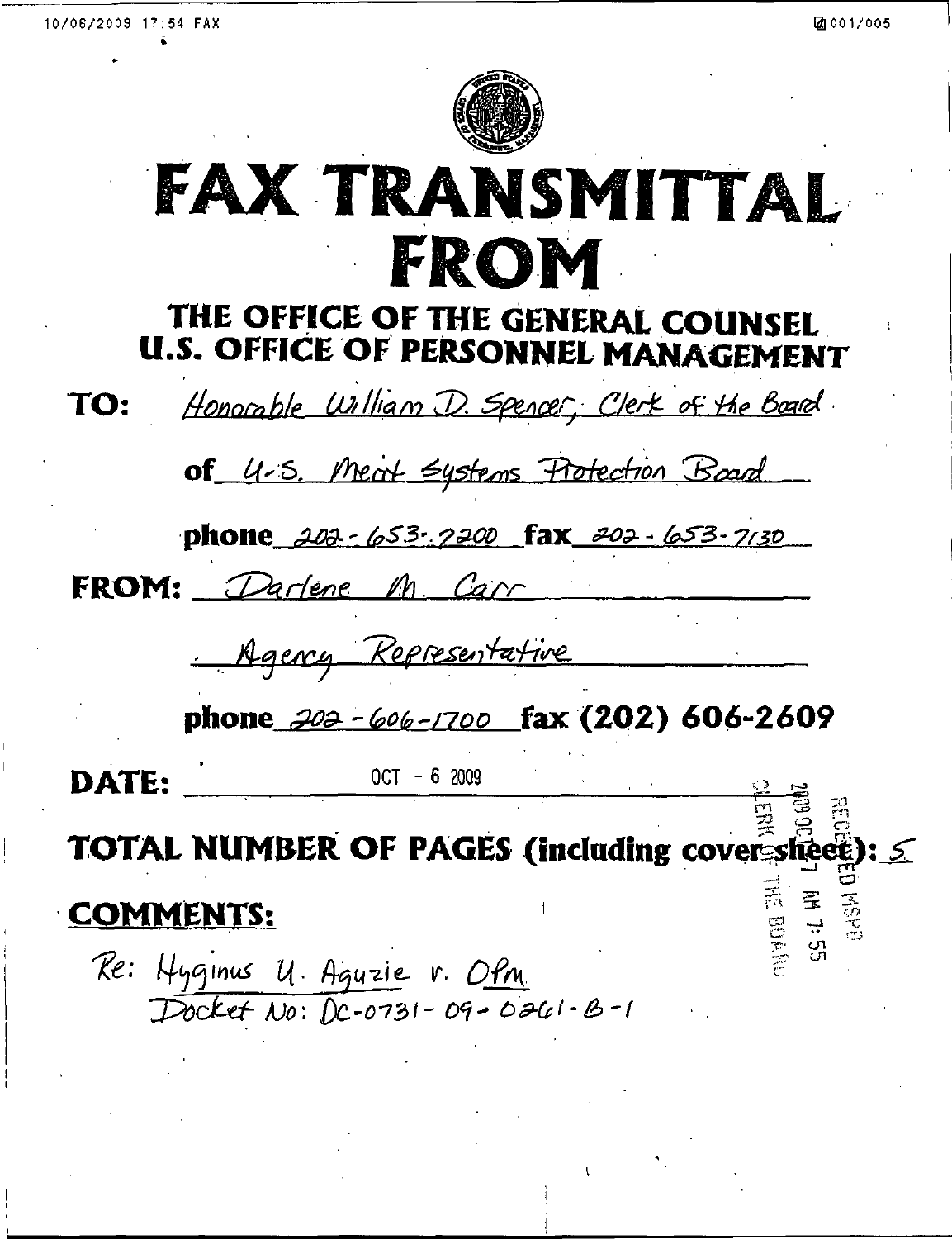### UNITED STATES OF AMERICA MERIT SYSTEMS PROTECTION BOARD

)

HYGINUS U. AGUZIE, ) DOCKET NUMBER

 $\mathbf{V}$ 

Appellant, ) DC-0731-09-0261-B-1

OFFICE OF PERSONNEL MANAGEMENT. Agency.

 $\overline{O}$  ) DATE:  $\overline{O}$  of  $\overline{O}$ 

#### MOTION TO REOPEN

The Office of Personnel Management moves the Board to reopen its orders in Aguzie v. Office of Personnel Management, No. DC-0731 -09-0261 -1-1 (Sept. 3, 2009) and Barnes v. Office of Personnel Management, No. DC-0731-09-0260-1-1 (Sept. 3, 2009), two appeals of OPM actions removing appellants from their positions, debarring them from competition, and canceling their eligibilities under 5 C.F.R. Part 731. This action is warranted in the Board's discretion to speed adjudication of these non-fact dependent issues of law in order to allay uncertainty caused by the Board's analysis. Specifically, OPM requests that the Board modify its orders to revoke its remands, request the parties to brief the issues presented before the Board itself within 60 days of the Board's granting of OPM's request, and invite the Director of OPM to intervene in the case in his discretion.

In those orders the Board vacated the initial decisions in both cases and remanded the cases to the administrative judge to obtain briefing on two pure issues of law that were not raised below. They are 1) whether the appellants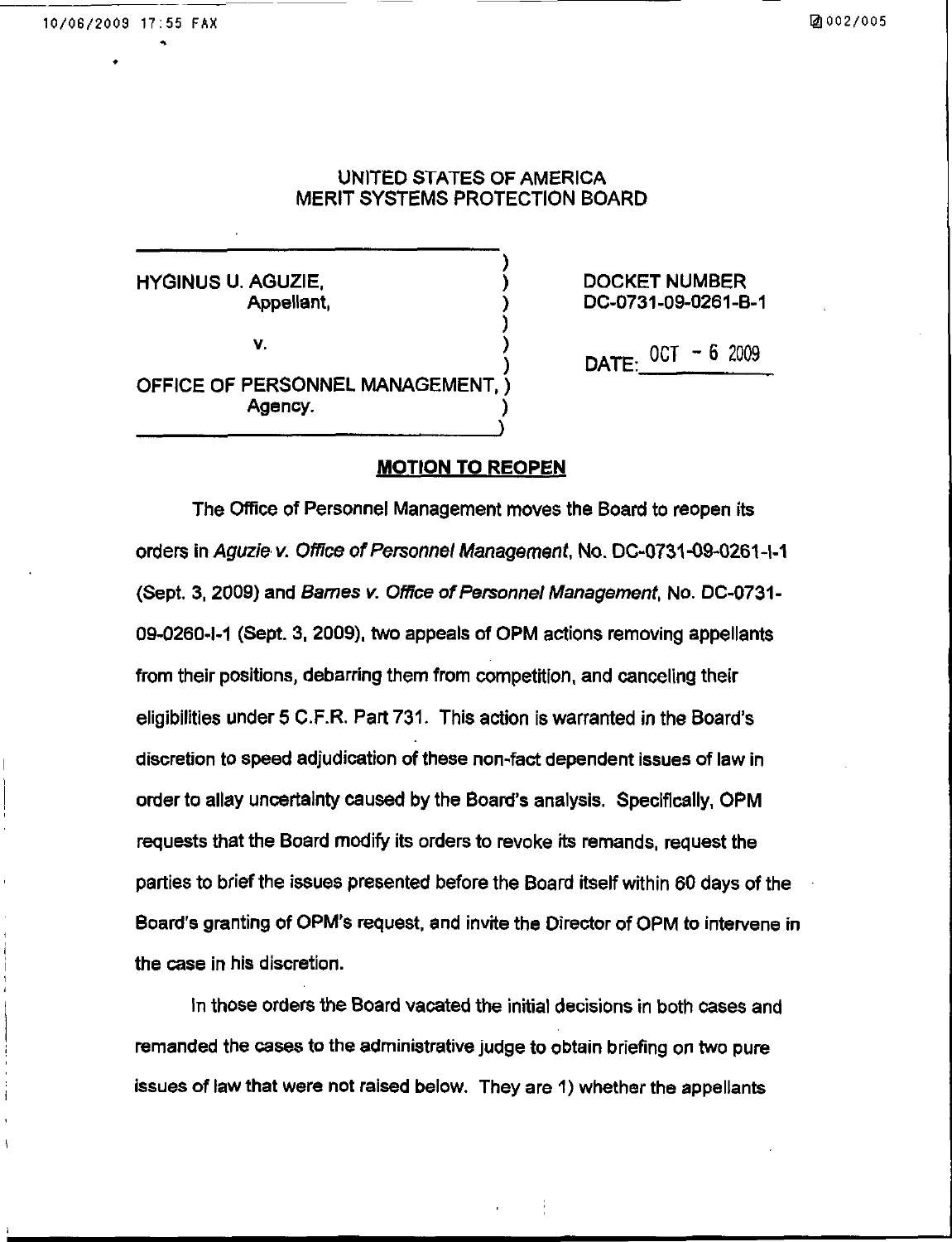$\mathbf{z}$  and  $\mathbf{z}$ 

were entitled to appeal their removal under 5 U.S.C. § 7513(d). and 2) if so, whether the other actions on appeal, that is, debarment and cancellation of eligibilities, remain within the Board's jurisdiction under 5 C.F.R. § 731.501

The analysis preceding the Board's orders in both cases raises for the first time issues casting doubt on the authority of OPM, as well as the many agencies that take suitability actions under authority delegated by OPM, to take removal actions under 5 C.F.R. Part 731. Because these issues are not dependent in any way on specific factual determinations, including credibility determinations that are routinely made by the Board's administrative judges in the first instance, and because they raise legal issues of first impression, it is most appropriate for the Board itself to decide these issues in the first instance, subject to review by the Court of Appeals for the Federal Circuit. Remanding these decisions is an unnecessary step that will only delay resolution of these important legal issues. It is appropriate  $-$  indeed necessary  $-$  that these questions that the Board itself has interposed be decided expeditiously to prevent a long period of uncertainty during which OPM, agencies, and appellants and their representatives will not know how to proceed or react.

Indeed, it is not even clear that administrative judges may answer the first question posed in the affirmative without overruling Board precedent - something that is entirely beyond their authority. Administrative and judicial efficiency, as well as the uninterrupted efficient operation of the Government's vital suitability program require the Board to adjudicate these matters without superfluous intermediate steps.

 $\overline{2}$